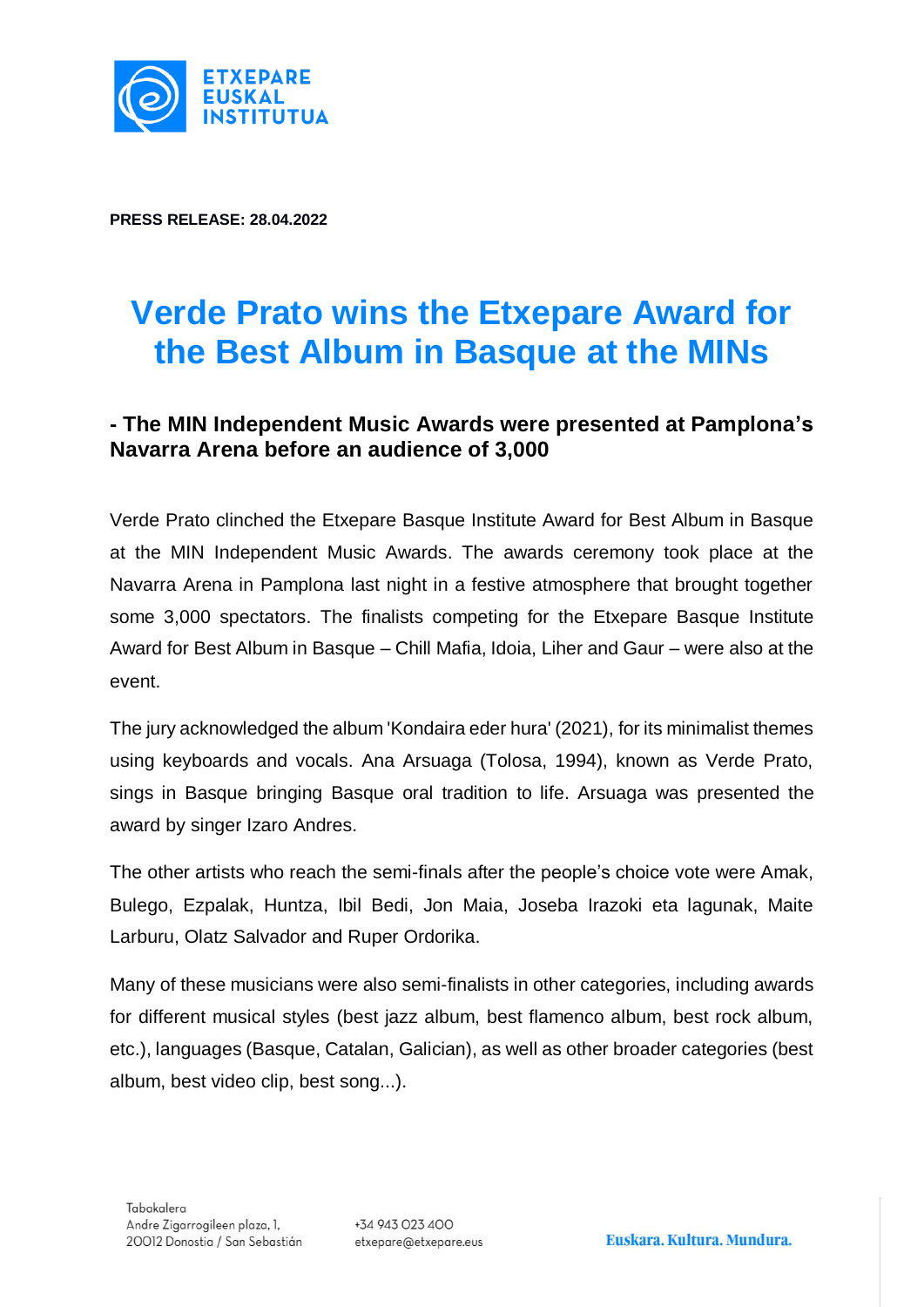

Hosted by comedian Carolina Iglesias, the event featured performances of different songs, including 'Argia', the new track by Izaro with Amaral, as well as live performances by Chill Mafia, Baiuca, Maria Arnal i Marcel Bagés and Ilegales.

Zahara was one of the biggest winners of the evening, taking home a total of six awards, including the Orchard Award for Album of the Year. Rigoberta Bandini's 'Ay mamá' won the Radio 3 Song of the Year Award; Rigoberta Bandini also received the Amazon Music Award for Best Artist; and the Galician band Tanxugueiras won the AIE Award for Best New Artist.

## **MIN Awards**

The MIN Awards were created in 2009 by the non-profit association of independent music companies, Unión Fonográfica Independiente (UFI), to highlight the creation, cultural diversity and artistic quality of independent productions made in Spain. The UFI promotes music published by independent labels as well as self-published works on a national and international level.

The Etxepare Basque Institute has sponsored the award for the Best Album in Basque since 2014 to shine a spotlight on the Basque language and culture. In previous editions Zetak, Niña Coyote eta Chico Tornado, and Ruper Ordorika, among others, are previous winner of the award.

You can consult the winners in all categories [here.](https://www.premiosmin.com/ganadores)

### **Info+**

Mikel Lasa Etxepare Euskal Institutua Tabakalera / Andre Zigarrogileen plaza, 1 Donostia / San Sebastián T: 943 023 400 / M: 688 670 217 [komunikazioa@etxepare.eus](mailto:komunikazioa@etxepare.eus)

### **www.etxepare.eus**

Tabakalera Andre Zigarrogileen plaza, 1, 20012 Donostia / San Sebastián